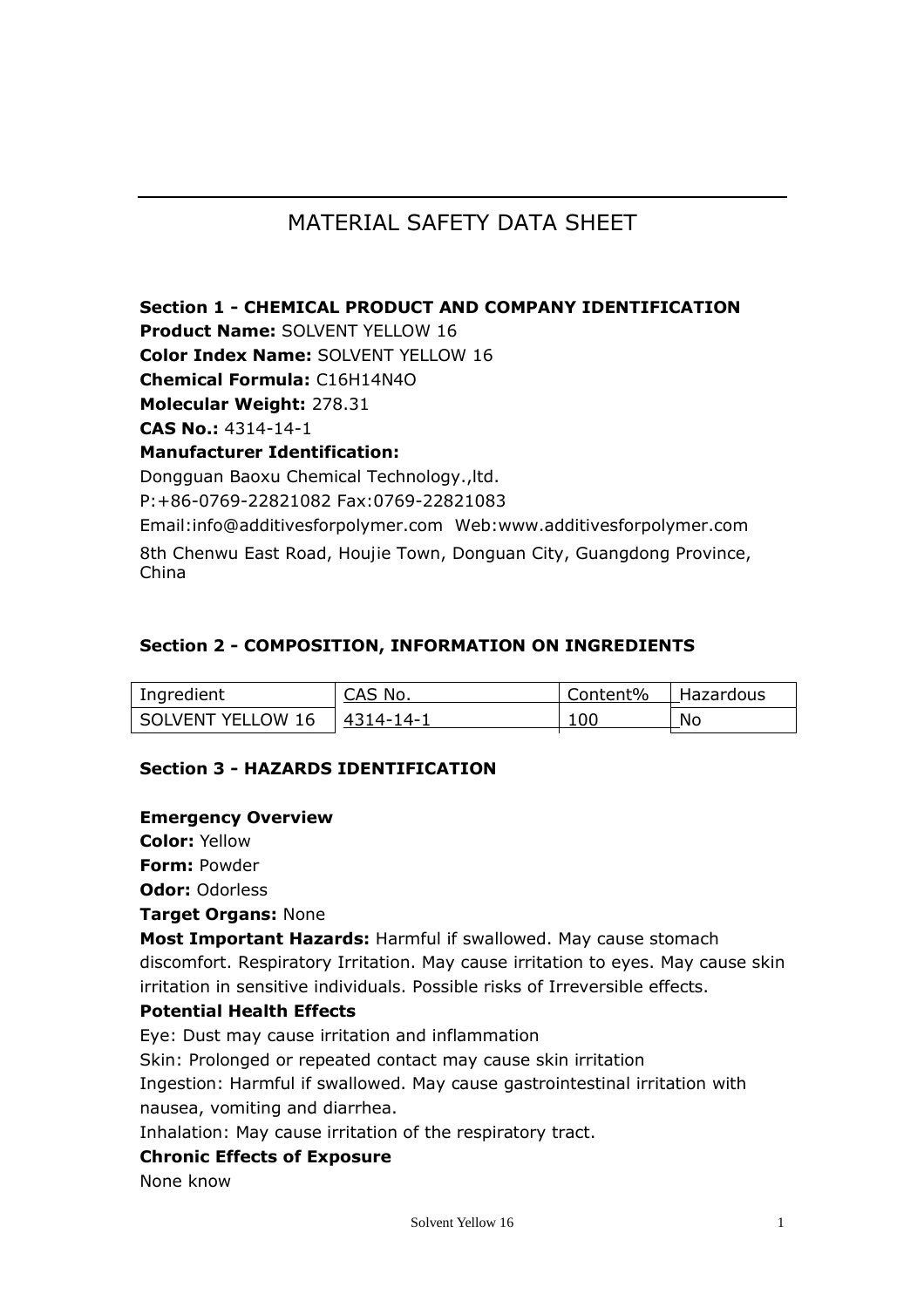# **Section 4 - FIRST AID MEASURES**

**Eye:** Immediately flush eyes with plenty of water for at least 15 minutes, occasionally lifting the upper and lower eyelids. Get medical aid immediately. **Skin:** Get medical aid if irritation develops or persists. Flush skin with plenty of soap and water.

**Ingestion:** If victim is conscious and alert, give 2-4 cupfuls of milk or water. Never give anything by mouth to an unconscious person. Get medical aid immediately.

**Inhalation:** Remove from exposure to fresh air immediately. If not breathing, give artificial respiration. If breathing is difficult, give oxygen. Get medical aid immediately.

**Notes to Physician:** Treat symptomatically and supportively.

# **Section 5 - FIRE FIGHTING MEASURES**

### **General Information**

As in any fire, wear a self-contained breathing apparatus in pressure-demand, MSHA/NIOSH (approved or equivalent), and full protective gear. During a fire, irritation and highly toxic gases may be generated by thermal decomposition or combustion.

### **Extinguishing Media**

Use agent most appropriate to extinguish fire. (Water, Foam, Dry Chemical) Autoignition Temperature: Not available Flash Point: Not available

| ivul avaliaulu |
|----------------|
| Not Published. |
| Not available  |
| Not available  |
|                |

# **Section 6 - ACCIDENTAL RELEASE MEASURES**

### **General Information**

Use proper personal protective equipment as indicated in Section 8.

### **Spills/Leaks**

Vacuum or sweep up material and place into a suitable disposal container. Clean up spills immediately, observing precautions in the Protective Equipment section. Avoid generating dusty conditions.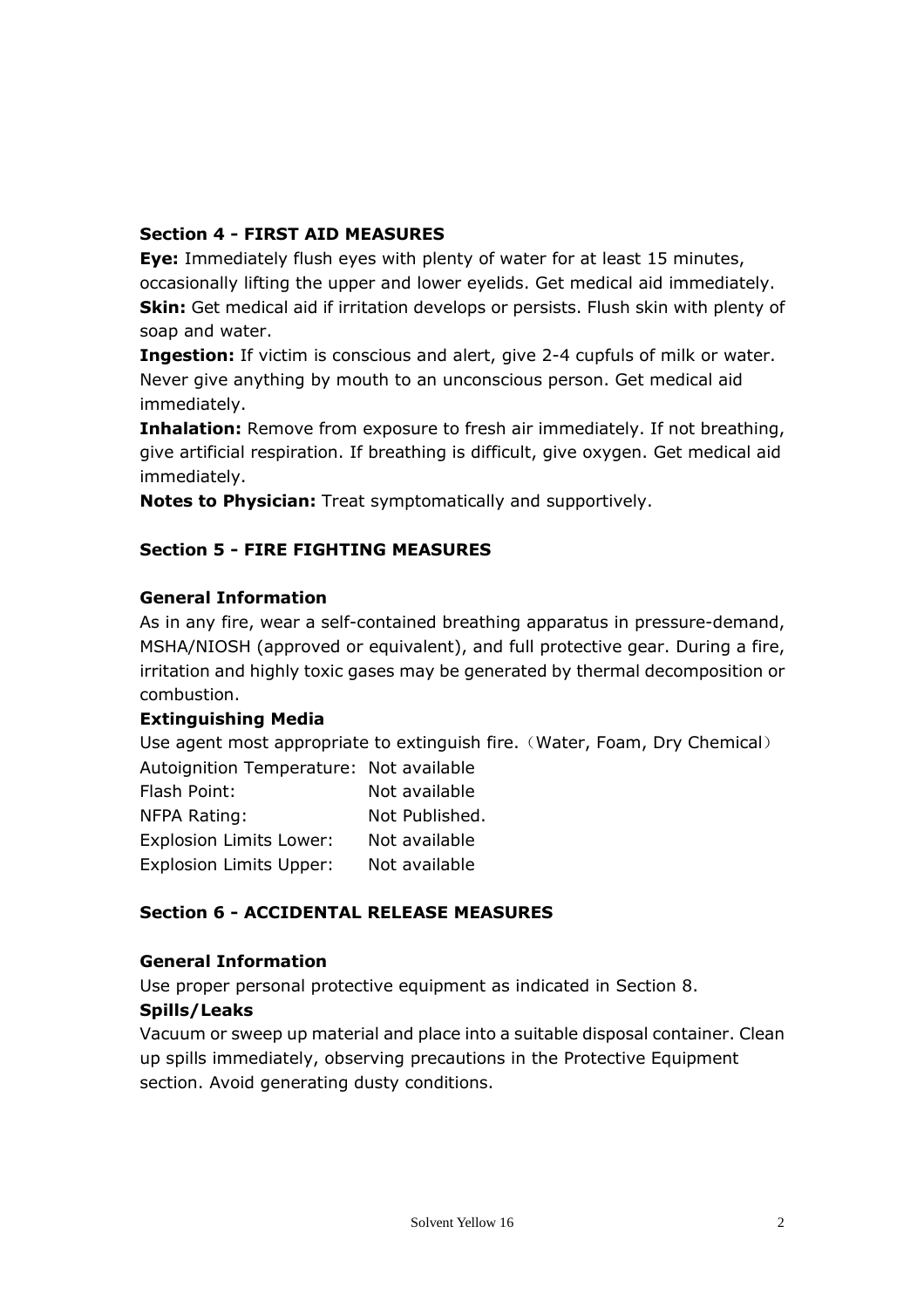# **Section 7 - HANDLING AND STORAGE**

#### **Handling**

Approved respirator. Chemical safety goggles. Rubber gloves. Use only in chemical fume hood. Safety shower and eye-bath. Wash thoroughly after handling. Remove contaminated clothing and wash before reuse. Use with adequate ventilation. Minimize dust generation and accumulation. Avoid contact with eyes, skin, and clothing. Avoid ingestion and inhalation.

#### **Storage**

Preserve in tight and light-resistant containers. Store in a cool, dry place. Keep containers tightly closed.

# **Section 8 - EXPOSURE CONTROLS, PERSONAL PROTECTION Engineering Controls**

Equipped with an eyewash facility and a safety shower. Use process enclosure, local exhaust ventilation, or other engineering controls to control airborne levels.

#### **Personal Protective Equipment**

Eyes: Wear appropriate protective eyeglasses or chemical safety goggles Skin: Wear appropriate protective gloves to prevent skin exposure. Clothing: Wear appropriate protective clothing to minimize contact with skin. Respirators: Wear an approved respirator when necessary.

### **Section 9 - PHYSICAL AND CHEMICAL PROPERTIES**

Physical State: Solid Appearance: Yellow powder Odor: odorless Vapor Pressure: Negligible. Vapor Density: Not available. Evaporation Rate: Negligible. Viscosity: Not available. Boiling Point: Not applicable. Freezing/Melting Point: Not available. Autoignition Temperature: Not applicable. Flash Point: Not applicable. Decomposition Temperature: No information. Explosion Limits Lower: Not available. Explosion Limits Upper: Not available. Specific Gravity/Density: Not available.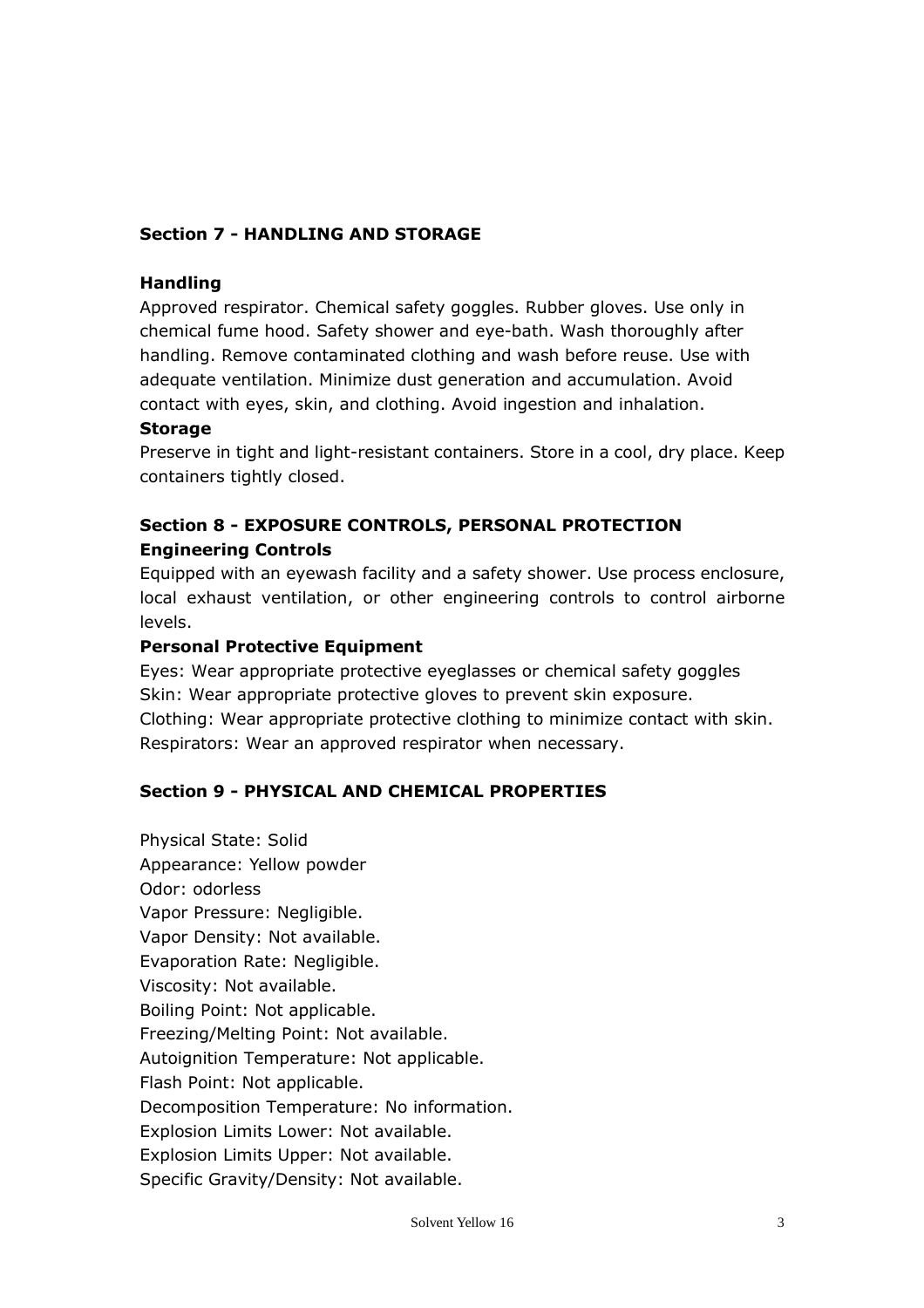Molecular Weight: 278.31

# **Section 10 - STABILITY AND REACTIVITY**

Chemical Stability: Stable under normal temperatures and pressures. Conditions to Avoid: Incompatible materials, excess heat, strong oxidants. Incompatibilities with Other Materials: Strong Oxidizing agent, strong reducing agent.

Hazardous Decomposition Products: Irritating and toxic fumes and gases Hazardous Polymerization: Will not occur.

# **Section 11 - TOXICOLOGICAL INFORMATION**

RTECS#: Unlisted LD50/LC50: Carcinogenicity: Not listed by ACGIH, IARC, NIOSH, NTP, or OSHA. Epidemiology: No information present. Teratogenicity: No information present. Neurotoxicity: No information present. Mutagenicity: Mutagenicity data reported. Other Studies: See actual entry in RTECS for complete information. Acute effects may be harmful by inhalation, ingestion,or skin absorption. Cause eye and skin irritation. Material is irritating to mucous membranes and upper respiratory tract. To the best of our knowledge, the chemical,physical and toxicological properties have not been thoroughly investigated.

# **Section 12 - ECOLOGICAL INFORMATION**

No information available.

# **Section 13 - DISPOSAL CONSIDERATIONS**

### **Waste Disposal Method**

Chemical waste generators must determine whether a discarded chemical is classified as a hazardous waste. Waste generators must consult state and local hazardous waste regulations to ensure complete and accurate classification.